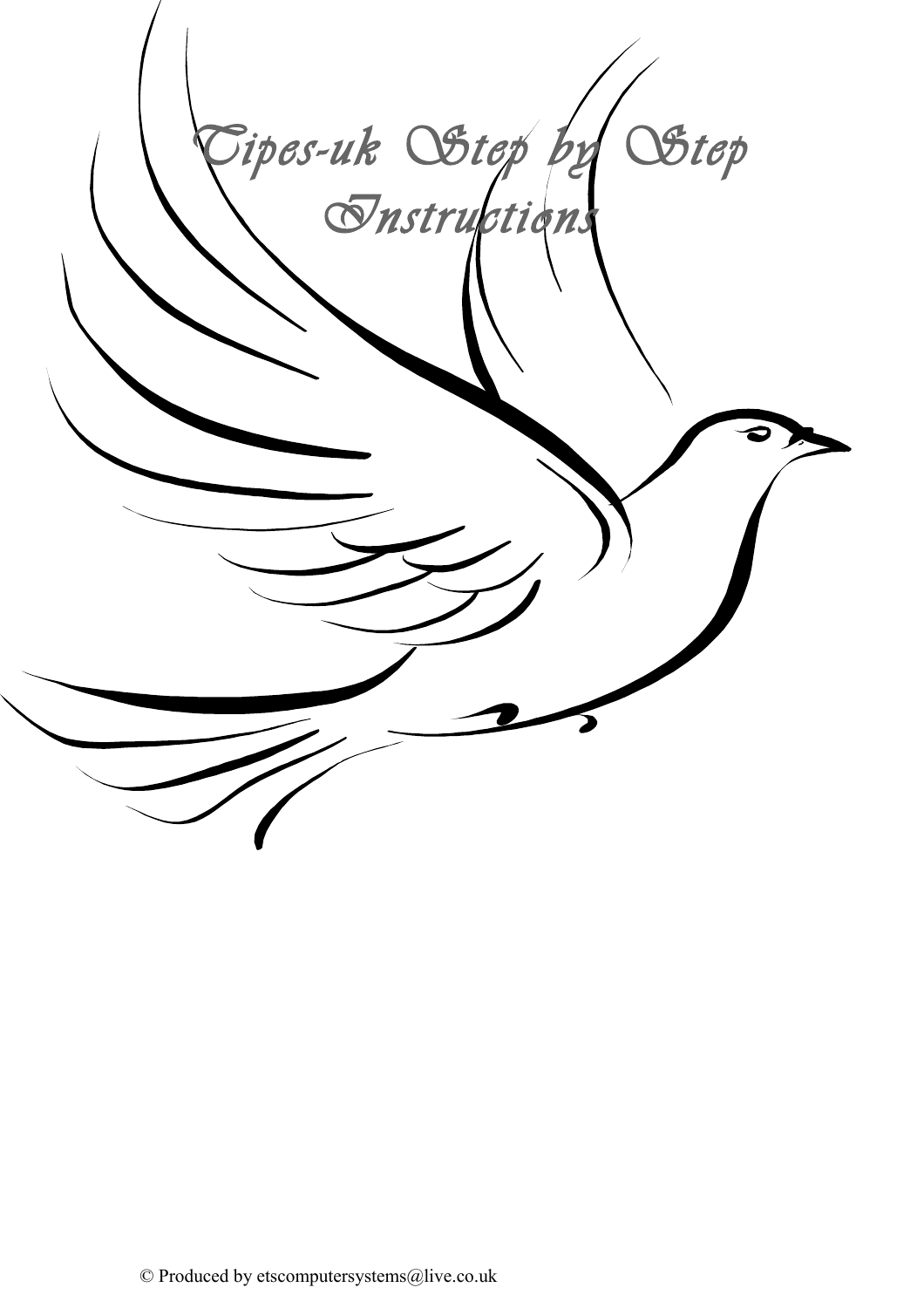



## **Step1 Setting up laptop/pc for software**

- 1. Switch on laptop/pc
- 2. Insert Tipes.Com CD 1 into the disk drive

3. Now wait for the programmed to load up when it has you will see a screen saying Welcome to Setup

of Tipes Com Now Press Next Then Press Accept then press next then press install then press close .

4 It will then go back to the original screen you should then be able to see a Little Icon saying Tipes Com on your desktop

5 Now eject the cd

6 Now insert disk 2 saying update, revision

7 Now double click the my computer icon on your desktop

8 Now double click on the cd drive

9 Now double click on setup.exe

10 Now wait for the programme to load up when it has you will see a screen saying Welcome to Setup

of Tipes Com Now Press Next Then Press Accept then press next then press install then press close.

11 Now press the X button in the top right hand corner

12 You will now be back to the original desktop screen

13 Now eject the cd from the cd drive

14 Keep both cds in a safe place for future use

15 You have now installed Tipes Software

#### **Step 2 Enter Liberation points**

1 Put the mouse pointer on view left clicks highlights Liberation points and then left click.

2 Now right click highlight new liberation point now left click now enter details press return after each one when finished press return

3 To enter another liberation point follow step 1 to 2 again

#### **Step 3 Enter race data**

1 lick view highlight race data then left click

2 Right click highlight new race and left click

3 Highlight race number enter detail

4 highlight lib date left click and use the arrow keys to enter date details

5 Highlight lib point press left mouse button use the up and down keys to select lib point and press enter 6 Enter number of race days

7 Highlight club race left click use the up and down keys to select race press enter end enter again

8 To enter a new race highlight race plan right click then left click highlight new race and press the enter key

9 Now follow steps 3.1 to 3.8 again for a new race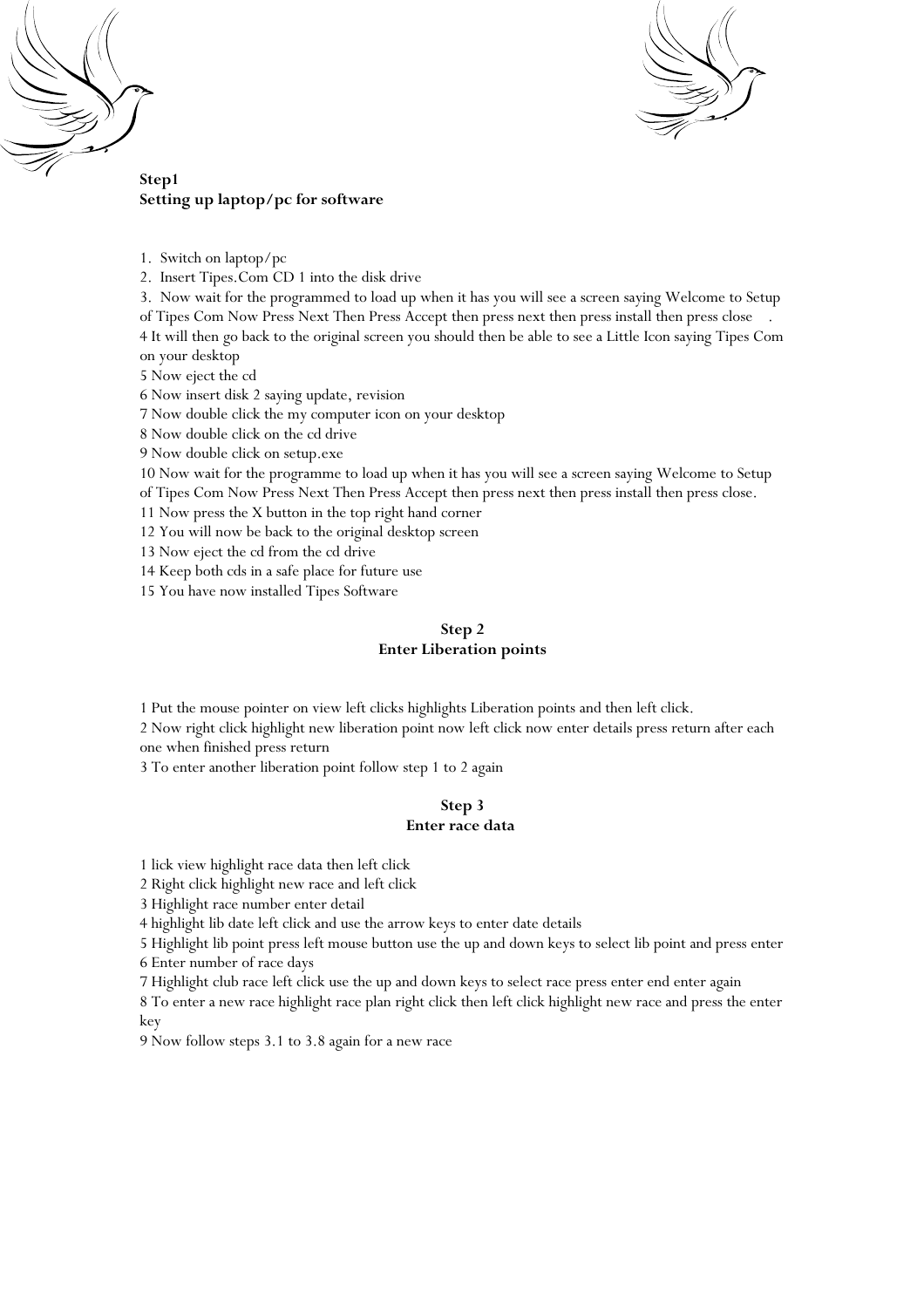#### **Step 4 Enter fancier**

1 Now click view then data base

2 Now put the mouse pointer on clubs right click now press new club

3 now insert details and press return after each one

4 Now put the mouse pointer on the club name and press the right mouse button. Now press new fancier. Now enter details and press return after each one.

5 When you have entered all the details put the mouse button on loft distances and press the left button use the up and down keys to enter distances for each liberation site when all distances have been done highlight ok and press the left mouse button.

6 Now to enter pigeon data put the mouse pointer on the fanciers name and right click highlight new pigeon press enter

7 Now enter details after each one press the return key

8 On the sex of the bird use the arrow keys to select to select the type of bird then press return

9 To enter a different sex bird follow steps 4.1 to 4.8 again

#### **Step 5 Writing fancier data to MC2100**

(Text in Blue is to use Tipes MC2100

1 Connect MC2100 to basketing unit

2 On MC2100 select pc-com press select

3 Highlight fancier by clicking left mouse button

4 Now move the mouse pointer to communication on pc/laptop left click go to write fancier data left click

5 A second window will appear move pointer to yes and press the left mouse button

6 Now another window will appear click return

7 Now go to MC2100 press the (c) button the name of the fancier should be on the MC2100

## **Step 6**

#### **Allocating birds**

**Now you must get both tipes security cards and swipe each one over the basketing unit indent only 2 may be swiped now your basketing unit is ready and security has been accepted. (If you do not swipe the cards over the basketing unit the system will not work).**

1 On the MC2100 go to allocate and press return

2 Now pickup a Tipes ring and swipe across the indent on the basketing unit

3 Now use the pc/laptop highlight the name by clicking the left mouse button

4 Go to the second window with the mouse pointer and select the bird by pressing the left mouse button

5 Now press the **shift** and **INS** keys on the keypad

6 Now the allocated ring should show on the bird you have chosen

7 Now follow steps 6.2 to 6.6 to allocate the rest of the ring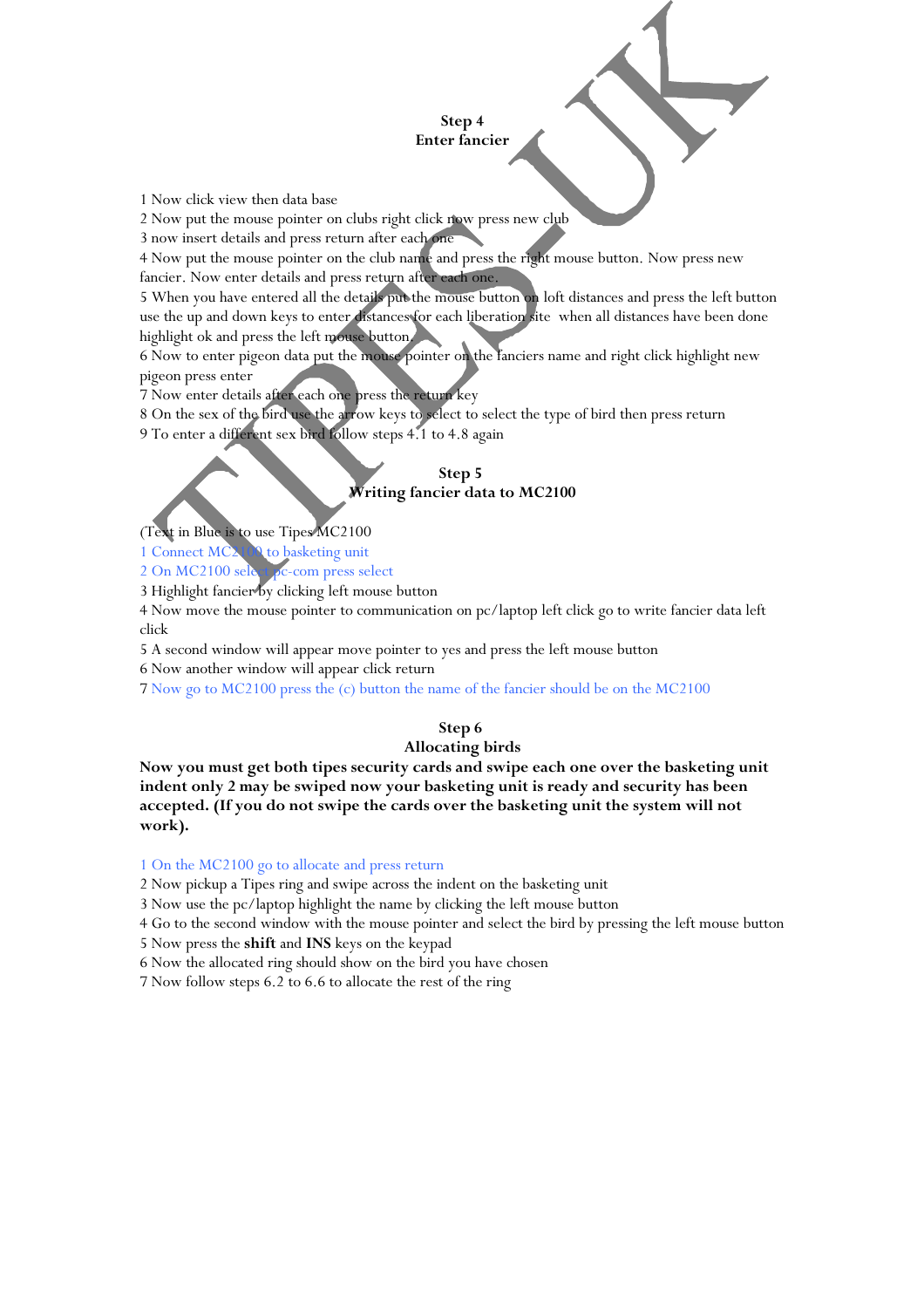#### **Step 7 Writing allocated rings to MC2100**

1 Now go to the MC2100 press the (c) button move the left and right keys on the clock and select pccom

2 Now go to pc/laptop move the pointer to the fanciers name and left click

3 Move mouse pointer and go to communications left click

4 Go to write allocation table and left click

5 Now you should have another window saying allocation table written press return

6 Now go back to the MC2100 press (c) move the arrow keys on the MC2100 and select print by pressing return

7 Now use the up and down arrow keys on the clock and select print allocation-list by pressing return on the MC2100

8 Follow steps 6.7 to 7.5 to allocate the other fanciers

9 Now you have allocated all pigeons to the fancier you need to print each fancier's allocation list 10 Go to the MC2100 and select the first fancier and press return go to print press return now go to allocation list and press return (**please make sure the printer cable is connected to the MC2100**)

#### **Step 8 Making backup copy**

1 Move the mouse pointer to file left click

2 Go to backup on the dropdown menu and left click

3 Another window will appear

4 Move the mouse pointer to save on disc and left click then it should have a tick in the box

5 Move the mouse pointer to the dick drive and select the drive you will use and press ok

6 When finished writing by disc drive label the disc with (backup and the date) and put in safe place for future use

#### **Step 9 Writing liberation points to clock**

1 On pc/laptop move the mouse pointer to view

2 Go to Race Data on the drop down menu and click the left mouse button

3 Move the mouse pointer o the first liberation point and then left click

4 Hold down ctrl on the key pad move the mouse pointer to the next liberation point and so on till all liberation points are highlighted in blue

5 After all liberation points are highlighted in blue release the ctrl key

6 Now connect a fancier's MC2100 to the basketing unit select a name of fancier if more than one and press return

7 Use the left and right keys on MC2100 to select pc-com and press select

8 Now go to pc/laptop making sure that all liberation points are in blue go to communication a drop down menu will appear

9 Go down to write liberation point on the drop down menu and press the left mouse button

10 Another menu will appear move the mouse pointer and click ok

11 Follow steps 9.6 to 9.10 for other fanciers

12 The liberation points must be highlighted in blue to be transferred to the MC2100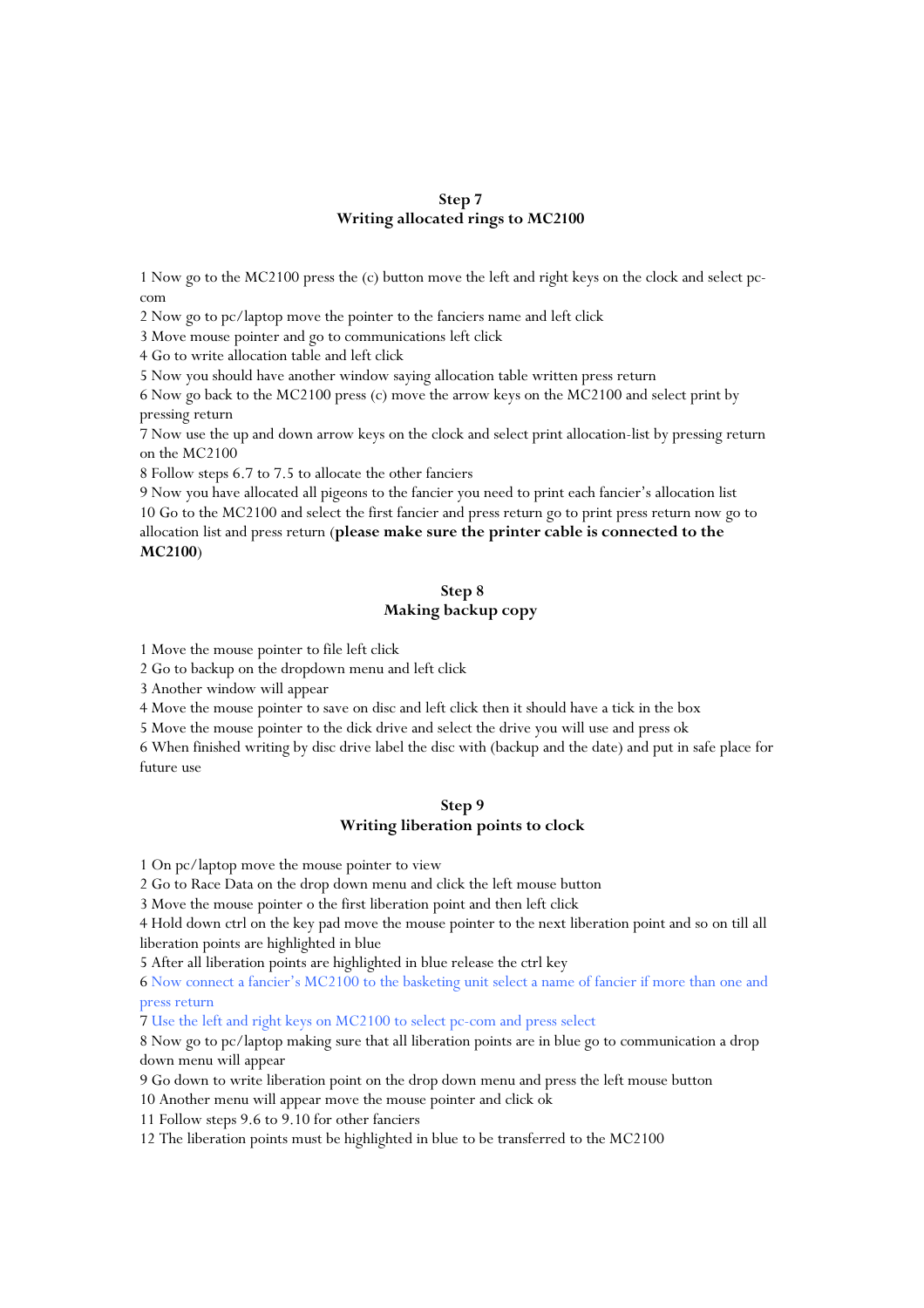## **Step 10 Setting up Pools**

- 1. Go to menu and select options
- 2. A drop down menu will appear select Nomination Money Settings Left click
- 3. Another Box will appear saying nomination Money
- 4. Place the mouse over the first box click left mouse key till all in first box are Highlighted now enter the sum in pence.
- 5. Copy step 10.4 to set the rest of nominations.
- 6 When Finished place the mouse button over the save button and right click
- 7. Now Connect the Fanciers MC2100 to the Basketing Unit
- 8. On the fancier's clock go to pc/com and press enter
- 9. Now go to the pc/laptop go to the menu and select Communication
- 10. A new menu will go to send nomination money and right click.
- 11. **You only need to do this once to every MC2100**.

## **Step 11**

#### **Basketing the birds for a race**

**Now you must get both tipes security cards and swipe each one over the basketing unit indent only 2 may be swiped now your basketing unit is ready and security has been accepted. (If you do not swipe the cards over the basketing unit the system will not work).**

- **1. After each training session you must delete the last training session to do this on the menu on the clock select delete.**
- **2. Use the left and right keys to do this then press return you will then be asked to enter the security code factory setting is 123456 you can change this but not advisable.**
- **3. Then press return you will then be asked to transfer to history just press return once when you have done this procedure you can now use the clock for a new training exercise.**

#### **(Basketing does not require the pc/laptop to be connected to the basketing unit but you must make sure the atomic clock is connected to the basketing unit)**

1 Connect the fanciers MC2100 to the basketing unit

2 Select the fancier on the MC2100 then press return

3 Use the arrow keys on the MC2100 and select basketing then press return on the MC2100

4 It will now say reading time

5 Now select a liberation point from the menu on the MC2100 using the up and down keys on the MC2100 then press return

6 Now if more than one fancier is on the MC2100 you can basket all the birds for that selected race 7 Now select a bird for that race and place the leg over the indent on the basketing unit

8 now the MC2100 will show the liberation point the ring number the bird owner the time and date in the screen of the MC2100

9 After you have selected the birds for that race press the (C) button on the clock

10 If more than one race in that day select the next liberation point press return and basket those birds

 11 After all birds have been selected for that fancier or fanciers if they share the same MC2100 press (c) 12 Now use left and right keys on the MC2100 and select print by pressing return

13 Now go to basketing by pressing up and down keys on the MC2100 select by pressing return

14 Now select the printer you are using and press return

15 Once printed press (c) then (C) again

16 Now go to the first Fancier press return on the MC2100 and go to print press return on print now select

 Basketing list and press return **(please make sure the printer cable is connected to the MC2100).**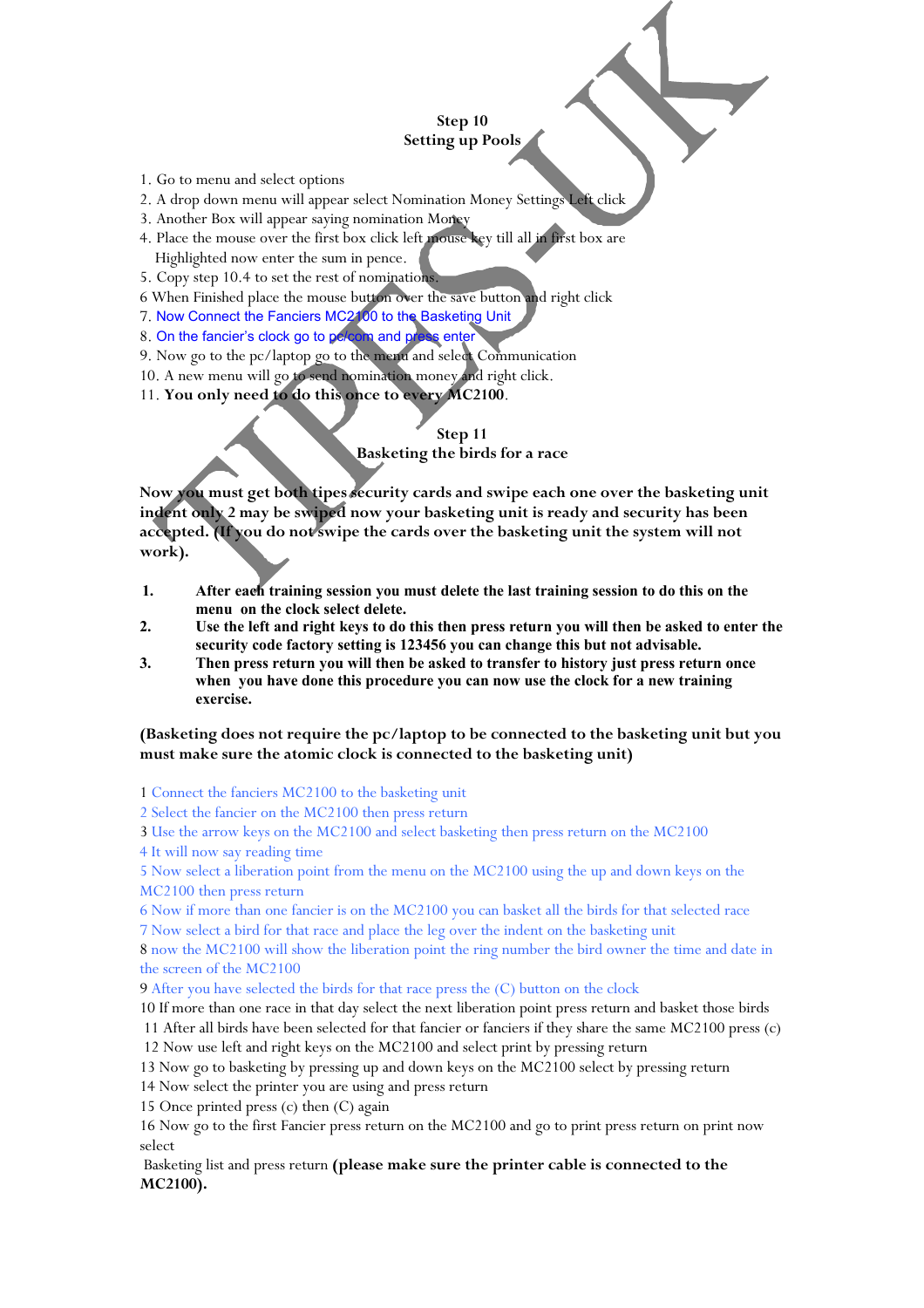17 Now do step 11.16 to all the fanciers on the MC2100

18 Now you can disconnect the MC2100

19 Follow steps 11.1 to 11.12 for other fanciers

#### **Step 12 Changing liberation time for the race**

#### **(Make sure the pc/laptop is connected to the basketing unit)**

1 Switch on laptop

2 Now move the mouse pointer to the Tipes com icon and then double click on the left mouse button

3 Now move the mouse icon to the square button in the top left hand corner and left click

4 Move the mouse pointer to view and left click now select race data and then left click

5 Now move the mouse pointer to a liberation point and right click and then go to race data

6 Check the data on the liberation point

7 Now move the pointer to the liberation time and left click on the hour change the hour using the up and down keys on the key pad

8 Now using the left and right keys on the key pad go to minutes change them if necessary and so on for the minutes

9 Now move the mouse pointer to ok and left click

10 If other race data needs to be changed if more than one race in one then follow step 12.4 to 12.9

#### **Step 13**

#### **Getting race data from fanciers clock**

**Now you must get both tipes security cards and swipe each one over the basketing unit indent only 2 may be swiped now your basketing unit is ready and security has been accepted. (If you do not swipe the cards over the basketing unit the system will not work).**

1 Connect the fanciers MC2100 to the basketing unit

2 Now select fancier on the MC2100 and press return

3 Use the arrow keys on the MC2100 to select knock-off then press enter

4 Now select the race point you want to knock off and press enter

5 It will now display reading time on the MC2100

6 If there is more than one fancier on the same MC2100 then press (c)

7 Now select the other fancier you wish to knock off

8 Now use the up and down keys to select the fancier followed by return

9 Use the left and right keys to select knock-off and press return

10 Now select his or her race knock off and press return on the MC2100

12 Now you have selected fancier press return

13 Use the left and right keys on the MC2100 to select pc-com and then press return on the MC2100

14 Now go to pc/laptop

15 Now move the mouse pointer to the right window and left click on race point you have just knocked off on the fancier's clock

16 Now a drop down window will appear select read data from control units

- 17 Now the pc/laptop will copy the information from the atomic clock to the pc/laptop
- 18 Now a new window will appear
- 19 Now press (C) button on the MC2100 then (C) again

20 Select another fancier from that MC2100 if he was entered in that race by using the up and down keys and then press enter

21 Use the left and right keys on the M to select pc-com and press enter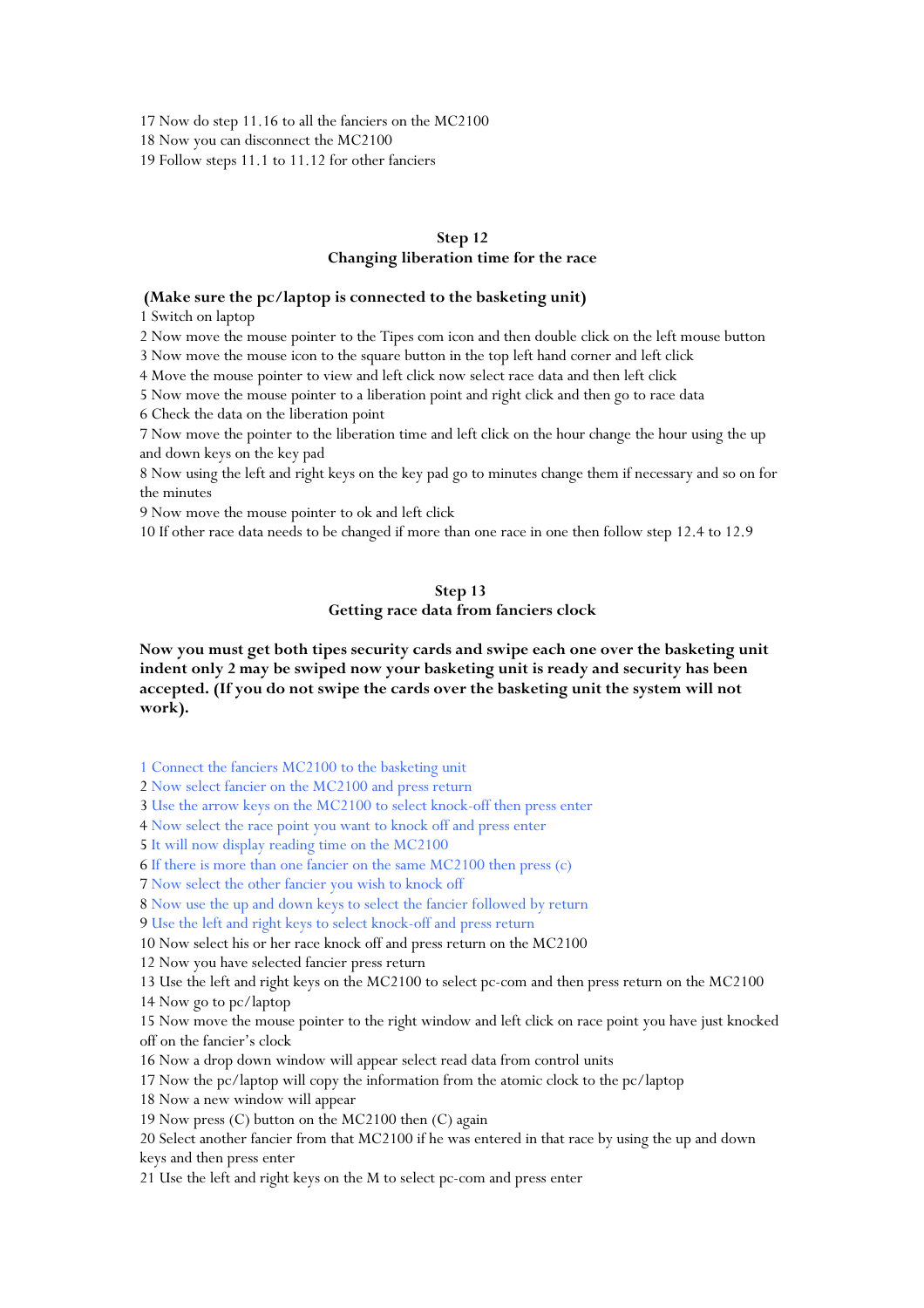22 Now go to pc/laptop and press ok on the window

- 23 Now presses (C) on the MC2100 now disconnect the MC2100 from the basketing
- 24 Follow steps 13.1 to 13.23 for other MC2100 for that race
- 25 Press ok on the pc/laptop
- 26 Now press set on the pc/laptop
- 27 Now you will have second menu to choose a liberation site (highlighted in red)

28 Now choose liberation point number 1 by moving the mouse pointer to highlight in blue the liberation point you choose

- 29 Once the liberation point is highlighted in blue move the pointer to ok and left click
- 30 To do other liberation points follow steps 13.27 to 13.29
- 31 Once you have completed all liberation points go to the right window and right click on the mouse
- 32 Now press ctrl and c
- 33 Now a new window will appear just follow on screen instructions

# **Reset the Clock to Factory Settings**

1 To reset the MC2100 Clock go to the display that's says the fanciers name on the display and then press (0)

2 Doing this procedure it will clear the whole clock and you will loose everything.

press 0 on the MC2100 and then it should say Delete Breeder press return

4 Now enter the security code Factory setting is 123456 and press return

5 Now the MC2100 should say No Breeder

6 Now your clock is back to factory settings with no breeder.

#### **Changing a Pigeon Ring**

After you have allocated a ring to a new pigeon you need to update the allocation table for that fancier to do that is go to the data base go on to the club plug the fanciers clock onto the basketing unit go to pccom on MC2100 then go to pc and go to communications then select reconstruct allocation table (you cannot do this during the calculation of the race).

#### **Trouble Shooting**

- 1 Can't send allocation Table to MC2100
- 1.1 Make sure you have deleted the last race to history and the MC2100 clock is clear
- 1.2 Make sure the pc cable is connected and the power cable is connected to the basketing unit

and

not the MC2100 clock.

- 2 Pc Wont Calculate the Race
- There are several reasons why the race result will not calculate

 Check the calculation parameters that the darkness time is correct the factory settings are 23.00 to 05.00

Check the liberation point is correct

Check the liberation time is correct